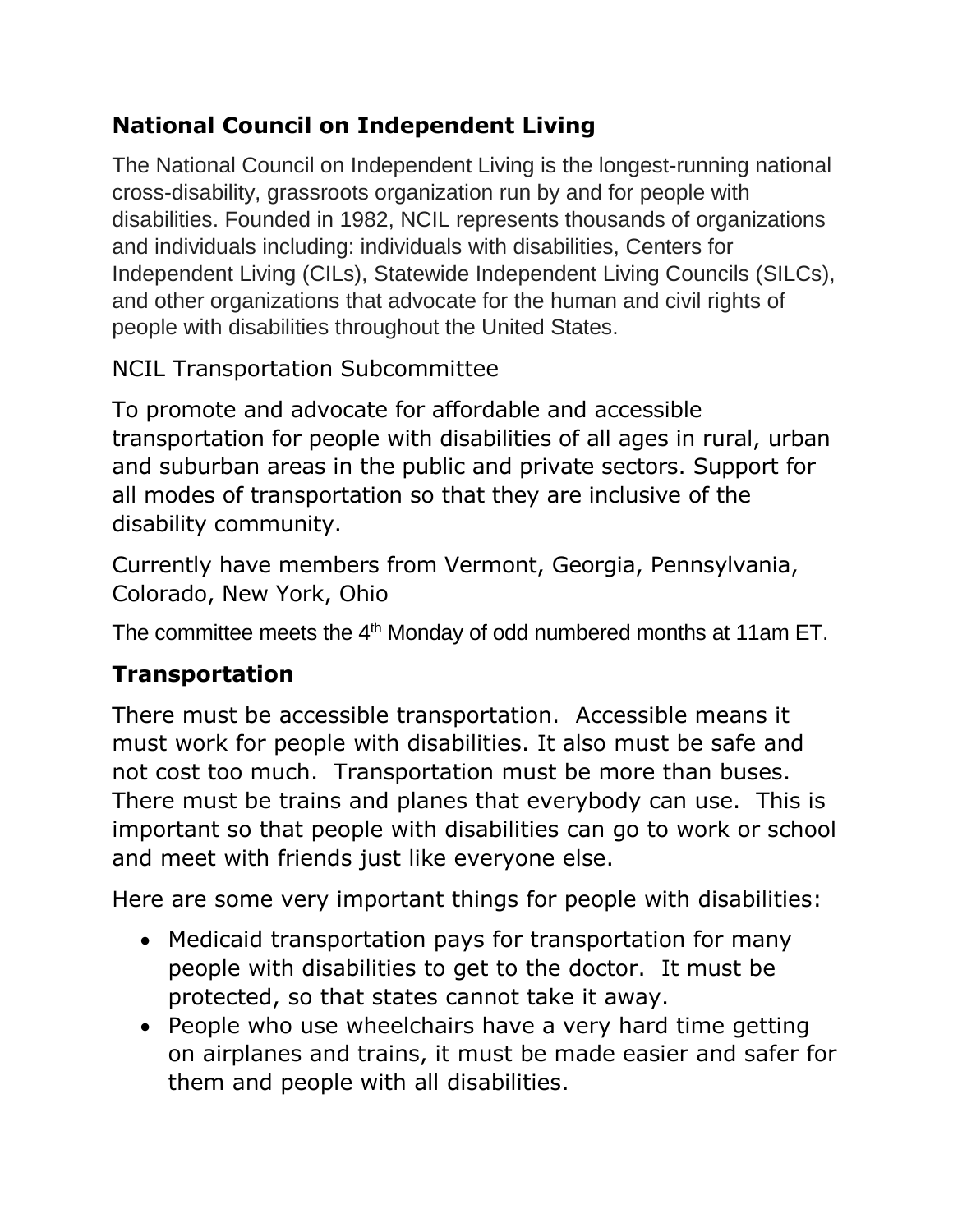There must be more accessible taxis and services like Uber (when you use your smart phone to get a ride). Everyone must be able to use them.

All these things will make America's transportation fairer, so people with any disability have the same choices as everyone else.

#### Air Transportation

It's dangerous for people who use wheelchairs to travel by air.

March 24<sup>th</sup> DOT public hearing. Written and verbal comments were submitted by NCIL

The docket for submitting comments for the DOT public meeting on Air Travel for Persons who Use Wheelchairs is open through April 25: [https://www.regulations.gov/search?filter=DOT-OST-2022-0014.](https://www.regulations.gov/search?filter=DOT-OST-2022-0014) You can comment at that Regulations.gov link or continue sending them to *[FlyingWithWheelchairs@dot.gov](mailto:FlyingWithWheelchairs@dot.gov)*

[H.R.1696](https://www.congress.gov/bill/117th-congress/house-bill/1696?q=%7B%22search%22%3A%5B%22Air+Carrier+Amendments+Act%22%2C%22Air%22%2C%22Carrier%22%2C%22Amendments%22%2C%22Act%22%5D%7D&s=1&r=1) — 117th Congress (2021-2022)**Air Carrier Access Amendments Act of 2021Sponsor:** [Rep. Langevin, James R. \[D-RI-2\]](https://www.congress.gov/member/james-langevin/L000559?q=%7B%22search%22%3A%5B%22Air+Carrier+Amendments+Act%22%2C%22Air%22%2C%22Carrier%22%2C%22Amendments%22%2C%22Act%22%5D%7D) (Introduced 03/09/2021) **Cosponsors:** ([39](https://www.congress.gov/bill/117th-congress/house-bill/1696/cosponsors?q=%7B%22search%22%3A%5B%22Air+Carrier+Amendments+Act%22%2C%22Air%22%2C%22Carrier%22%2C%22Amendments%22%2C%22Act%22%5D%7D&s=1&r=1&overview=closed#tabs))**Committees:** House - Transportation and Infrastructure**Latest Action:** House - 03/10/2021 Referred to the Subcommittee on Aviation. ([All Actions](https://www.congress.gov/bill/117th-congress/house-bill/1696/all-actions?q=%7B%22search%22%3A%5B%22Air+Carrier+Amendments+Act%22%2C%22Air%22%2C%22Carrier%22%2C%22Amendments%22%2C%22Act%22%5D%7D&s=1&r=1&overview=closed#tabs))

[S.642](https://www.congress.gov/bill/117th-congress/senate-bill/642?q=%7B%22search%22%3A%5B%22Air+Carrier+Amendments+Act%22%2C%22Air%22%2C%22Carrier%22%2C%22Amendments%22%2C%22Act%22%5D%7D&s=1&r=2) — 117th Congress (2021-2022)**Air Carrier Access Amendments Act of 2021Sponsor:** [Sen. Baldwin, Tammy](https://www.congress.gov/member/tammy-baldwin/B001230?q=%7B%22search%22%3A%5B%22Air+Carrier+Amendments+Act%22%2C%22Air%22%2C%22Carrier%22%2C%22Amendments%22%2C%22Act%22%5D%7D) [D-WI] (Introduced 03/09/2021) **Cosponsors:** ([8](https://www.congress.gov/bill/117th-congress/senate-bill/642/cosponsors?q=%7B%22search%22%3A%5B%22Air+Carrier+Amendments+Act%22%2C%22Air%22%2C%22Carrier%22%2C%22Amendments%22%2C%22Act%22%5D%7D&s=1&r=2&overview=closed#tabs))**Committees:** Senate - Commerce, Science, and Transportation**Latest Action:** Senate - 03/09/2021 Read twice and referred to the Committee on Commerce, Science, and Transportation.

### Ride Hailing Services

NCIL has filed an amicus brief in the New York suit against Lyft.

#### NEMT

#### **NEMT Listening Session 4:**

#### **NEMT Coordination Topics –Brokers, MCO's Community Transportation and Paratransit Services**

**Date:** April 13, 2022

**Time:** 2:00-3:30 PM EST